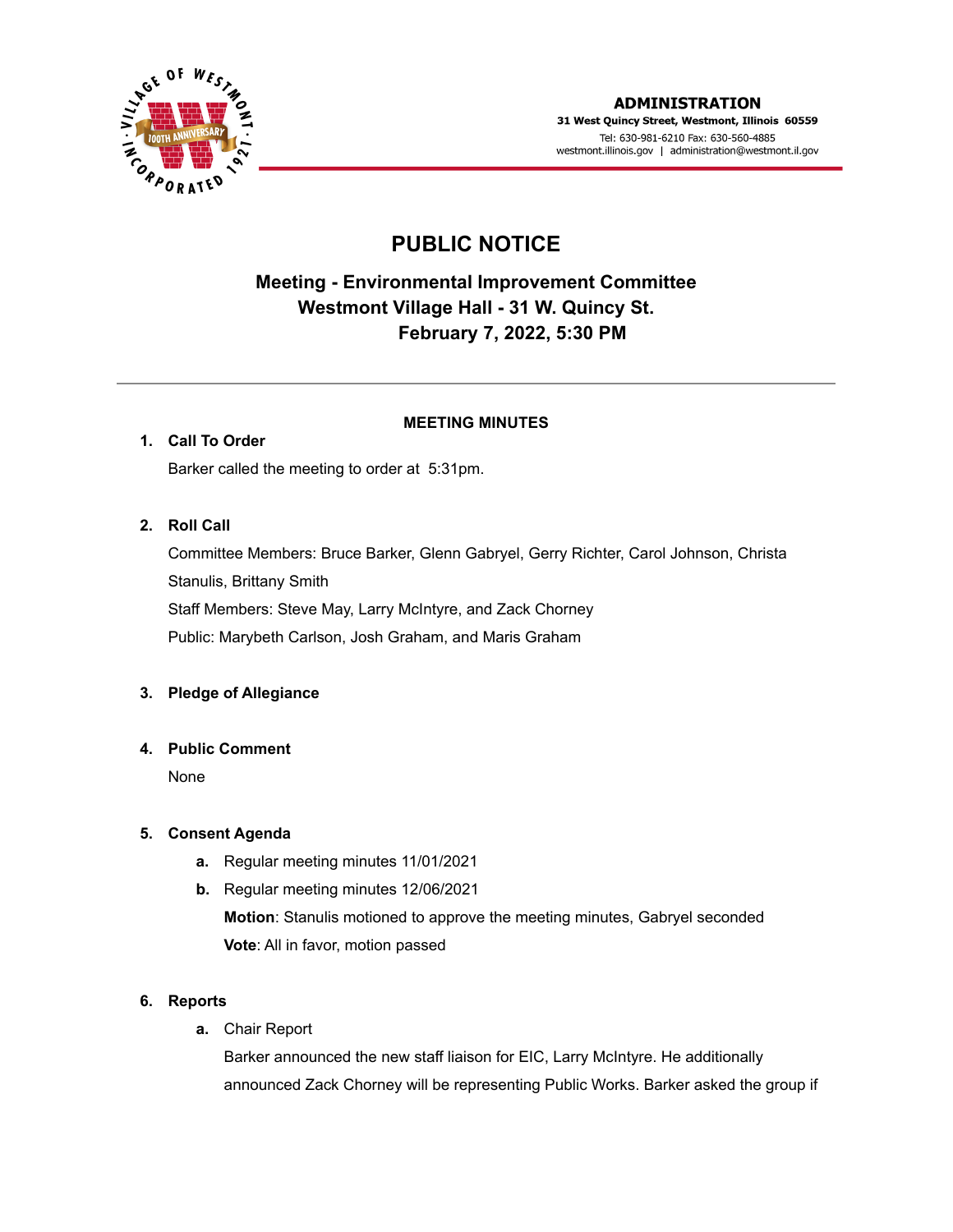they wanted to participate in the river sweep this year. The committee agreed and the next steps are to sign up and choose a location. Barker shared information on a statewide ban on poly-steryne in Illinois that the group has been asked to support. Barker will share the information via email to discuss at the March meeting and suggests inviting Mike Brink from Waste Management to a future meeting. The Conservation Foundation sent out information about their rain barrel program and Barker shared that the Village has found out that the program is more successful when the Village subsidized the barrels. McIntrye will do research on resources for setting up the barrels for residents. Westmont has been invited to Senator Casten's round table on February 14th and Stanulis and Yeater will be representing the village.

**b.** Staff Report

McIntrye shared the EIC/communication report with the committee. The Mayor was contacted about monarch way stations and is working with Yeater. The Mayor is now on the board of the DuPage Monarch Project.

- **c.** Recap on MMC 12/14 : Regional Transit Planning Gabryel recapped the meeting.
- **d.** Recap on MMC 1/18 : Climate and Equitable jobs Act (CEJA) and Infrastructure Investment and Jobs Act (IIJA) Gabryel recapped the meeting.
- **e.** Lighting/Dark Skies Ordinance No updates at this time.
- **f.** Community Solar

McIntyre went through the SolSmart checklist for bronze status and the village has achieved all of the points. Once the paperwork is finished, it will be official.

**g.** Green Page Updates

Feedback from the committee was used for updates on the page. Any future updates please let McIntyre know.

**h.** No Mow Initiative Dates

The village supported the No Mow Initiative for this year. The recommendation is to have 300 signs available (we currently have 60 signs at public works). 50 people have signed up so far this year, with 17 new participants. The group agreed to order 300.

**i.** Richmond Education Gardens

Manager May shared that after a meeting with Clarendon Hills, Westmont can take the lead on programming. The group needs to think about if they want to move forward with a ribbon cutting ceremony and how the group would execute that. The idea of doing an Earth Day celebration was introduced and the idea of getting a tour of the gardens so that the group can better understand the educational opportunities.